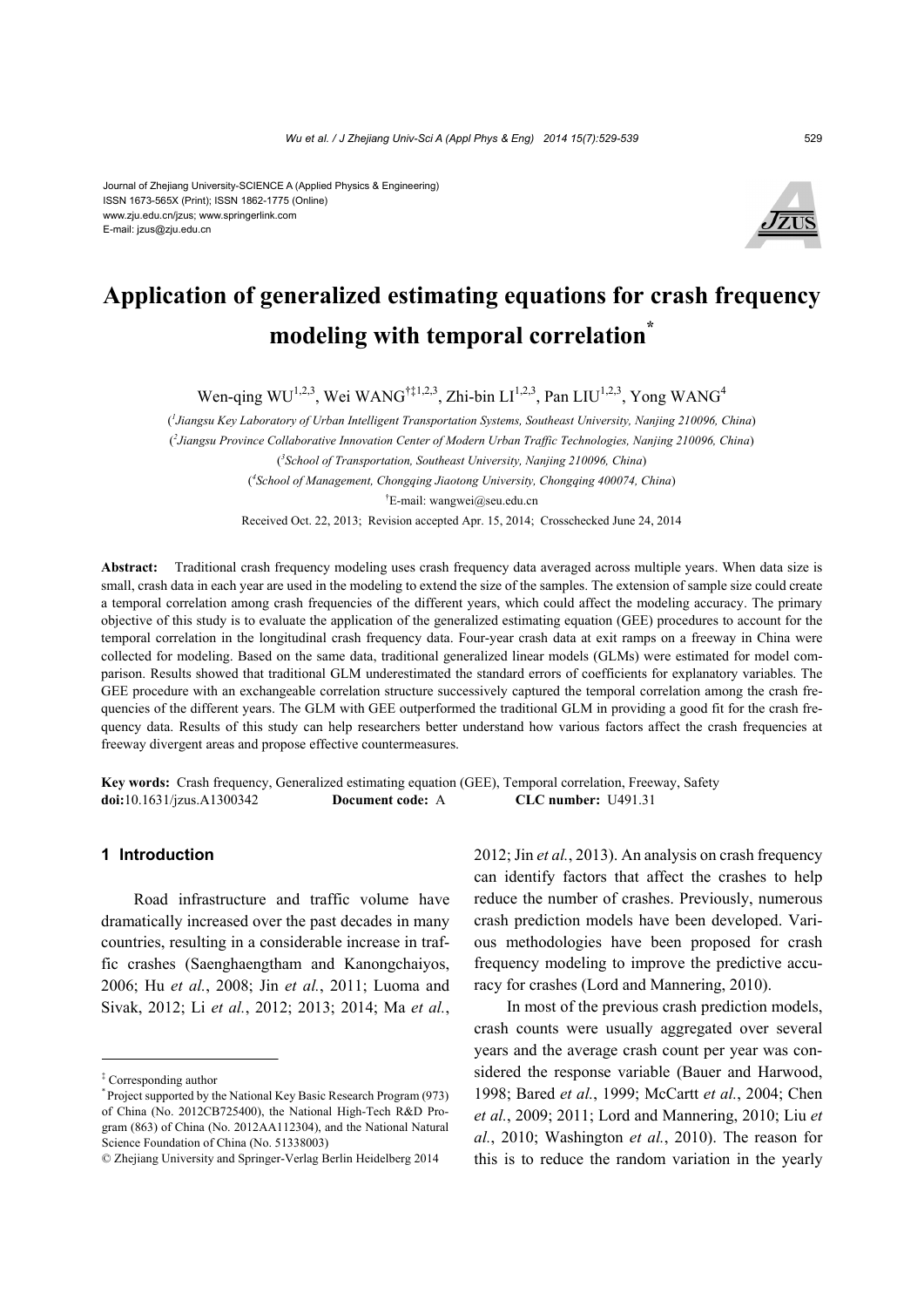crash data. The maximum likelihood estimation (MLE) method is used to estimate the coefficient and significance level of each predicting factor in the model. The MLE method can produce accurate model estimates when the dataset contains a large number of recordings.

However, researchers or agencies in many countries, especially in developing countries, are often faced with the small sample size issue in the crash data. Due to the restrictions on the crash reporting systems, there is usually no gateway for the public to access the resources of crash recordings as well as road and traffic information. Moreover, important information is often missing in the original dataset which further reduces the sample size that is useful for modeling. With the data of a small sample size, the desirable properties of some parameterestimation techniques, such as the MLE, are not realized (Washington *et al.*, 2010). Biased estimates and incorrect inferences could occur in the crash prediction models.

To enlarge the sample size in the dataset, a natural consideration is to divide the data aggregated over several years into smaller time intervals (a unit of year) and treat the crash counts in each year as separate observations. The enlarged sample size would improve the estimating accuracy of the crash prediction model. However, disaggregating the crash data could create a temporal correlation in the dataset. Crash counts in different years could be correlated with each other due to the unobserved or unconsidered effects of factors associated with a specific road entity that do not change over years. This fact becomes rather determinate in developing countries since the information of important factors is often missing. The temporal correlation could adversely affect the precision of parameter estimates in the crash prediction model if not properly considered in the modeling procedure (Lord and Persaud, 2000).

Previously, safety researchers have proposed numerous sophisticated methodologies to account for the correlations among groups of crash frequencies. Those methodologies include the generalized estimating equation (GEE) (Lord and Persaud, 2000; Wang and Abdel-Aty, 2006; 2008), the randomeffects model (Shankar *et al.*, 1998; Miaou and Lord, 2003; Quddus, 2008), the hierarchica/multilevel model (Jones and Jørgensen, 2003; Kim *et al.*, 2007), and the multivariate modeling approaches (Ma and Kockelman, 2006; Park and Lord, 2007; El-Basyouny and Sayed, 2009). However, several models may not be appropriate for practical applications because they are very complicated and difficult to solve. The safety researchers or agencies often experience great difficulties in trying to select the appropriate method for their particular needs.

In this study, the main objective is to evaluate the application of GEEs to account for the temporal correlation in the crash frequency modeling. To achieve the research objective, four-year crash data were collected from exit ramps on a freeway in China. Procedures of traditional generalized linear models (GLMs) as well as a GLM with GEE were estimated for model comparison. The findings of this study can provide useful information to researchers in developing crash prediction models based on the crash frequency data with temporal correlations.

## **2 Data**

The data were collected from 32 sections of exit ramps on the Guangshen freeway in China. The freeway has a total length of 98 km and is located in the southern part of China. The freeway connects several of the most economically developed cities in Guangdong province and there is a high traffic demand on both the mainline and ramps. Traffic crashes frequently occur at the exit ramp areas on this freeway.

In this study, the exit ramp areas include two sub-segments that are located in the upstream and downstream of the painted nose. In previous studies, a section with 457.5 m (1500 ft) in the upstream and 304.8 m (1000 ft) in the downstream was considered as the influencing area of an exit ramp (Chen *et al.*, 2009; Liu *et al.*, 2010). On the Guangshen freeway, the message signs for exits are usually posted 500 m upstream of the exits. Thus, a section with 500 m in the upstream and 300 m in the downstream of the painted nose is considered as the exit ramp area. The illustration of exit ramp areas is shown in Fig. 1.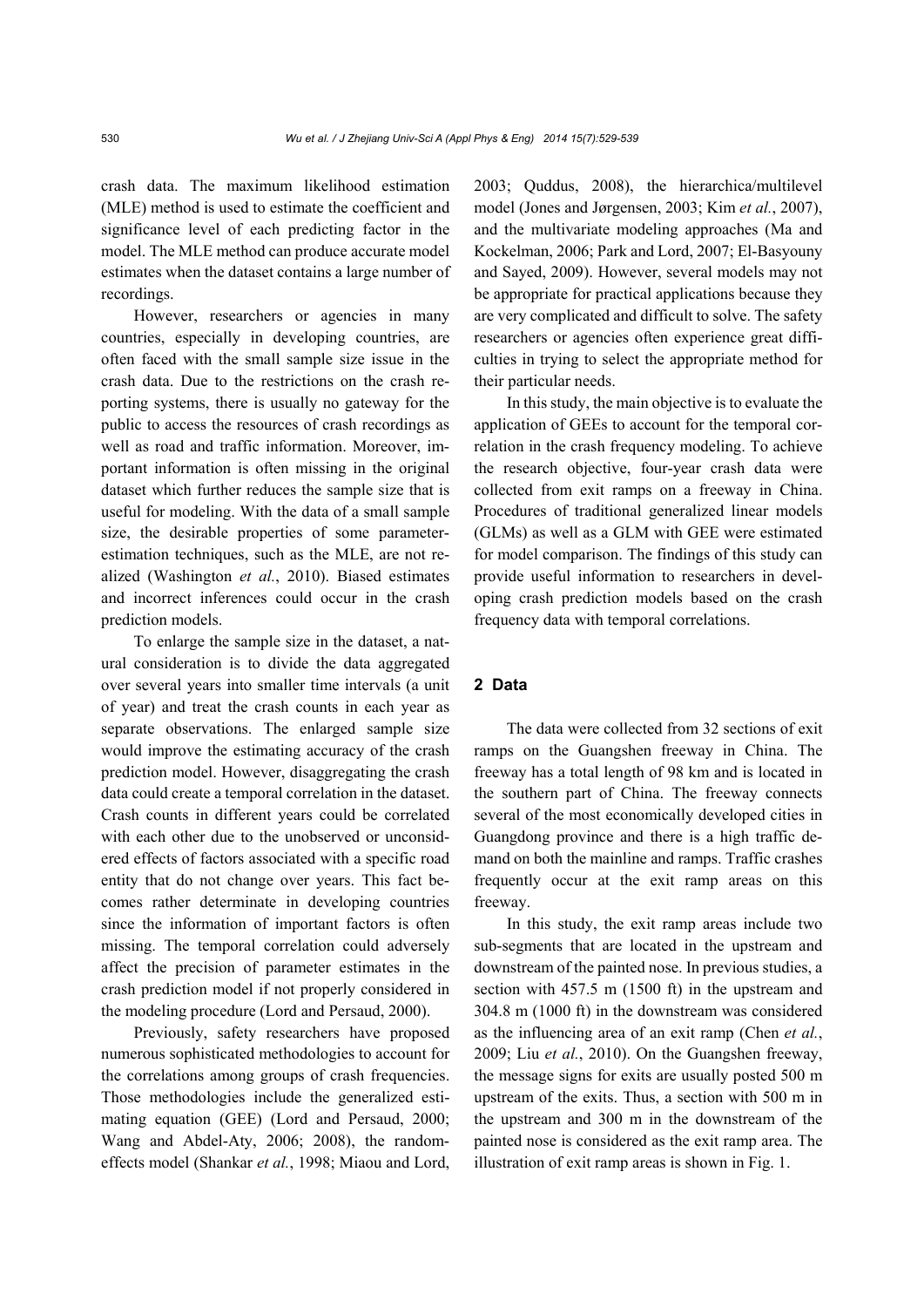

**Fig. 1 Illustration of two types of exit ramps**  (a) One-lane exit ramp; (b) Two-lane exit ramp

Local freeway agency would like to identify which factors are related to the number of crashes to evaluate the safety performance of exit ramps. They want to identify the ramps that have higher than normal crashes and implement countermeasures to reduce the crashes. To reach their objective, a large dataset is usually required to obtain accurate estimates on the safety impacts of explanatory factors (Hauer, 1997). However, it is difficult to obtain crash data as well as road and traffic information on other neighboring freeways since this information is not shared. Only the data from 32 exit ramps on the freeway are available.

Four-year crash data, from 2006 to 2009, were obtained from the local freeway management agency. A total of 4429 crashes were observed. The crashes included all types of injury severities. The statistics of the crash counts are shown in Table 1. The average crash count per year is 34.60 with a standard deviation (SD) of 38.87. The crash data have an obvious feature of over-dispersion since their mean values are much smaller than the variance.

There are two types of exit ramps that are typical on the Guangshen freeway, according to the number of exit lanes shown in Fig. 1. The road geometric attributes, such as the number of lanes, presence of longitudinal grade, and right shoulder width, are identified from the design drawing manual of the freeway. The speed limit information and average daily traffic of the mainline and exit ramps were obtained from the freeway management company. The percentage of days with severe weather in each year was also obtained from recordings. The summary statistics of these explanatory variables are shown in Table 2.

# **3 Hardware and embedded safe operation system (ES-OS)**

This section briefly describes the traditional GLM for crash frequency modeling and the GEE procedure to account for the temporal correlation in longitudinal data. The cumulative residual test and type III analysis for model assessment are also introduced.

#### **3.1 GLM for crash frequency analysis**

When applying the GLM for crash frequency analysis, the random component is often likely to follow a Poisson or negative binomial (NB) distribution (Washington *et al.*, 2010). After reviewing the model specifications for crash frequency analysis at freeway exit ramps in (Lord and Mannering, 2010), the following model form is considered:

$$
\ln(E\{u_t\}) = \ln \beta_0 + \beta_1 \ln(F_1(t)) + \beta_2 \ln(F_2(t)) + \beta_3 X_3(t) + \ldots + \beta_J X_J(t), \tag{1}
$$

where  $ln(E\{\mu_t\})$  is the natural log of expected crash frequency in period  $t$  at the exit ramps,  $u_t$  is the crash

| Dependent variable           | Total | Min | Max | Mean  | SD.   |  |
|------------------------------|-------|-----|-----|-------|-------|--|
| Crash count in 2006          | 1124  |     | 151 | 35.13 | 33.89 |  |
| Crash count in 2007          | 1253  |     | 219 | 39.16 | 46.06 |  |
| Crash count in 2008          | 1182  |     | 186 | 36.94 | 46.02 |  |
| Crash count in 2009          | 870   |     | 120 | 27.19 | 26.80 |  |
| Average crash count per year | 1107  |     | 219 | 34.60 | 38.87 |  |

**Table 1 Summary statistics of dependent variables (sample size is 32)**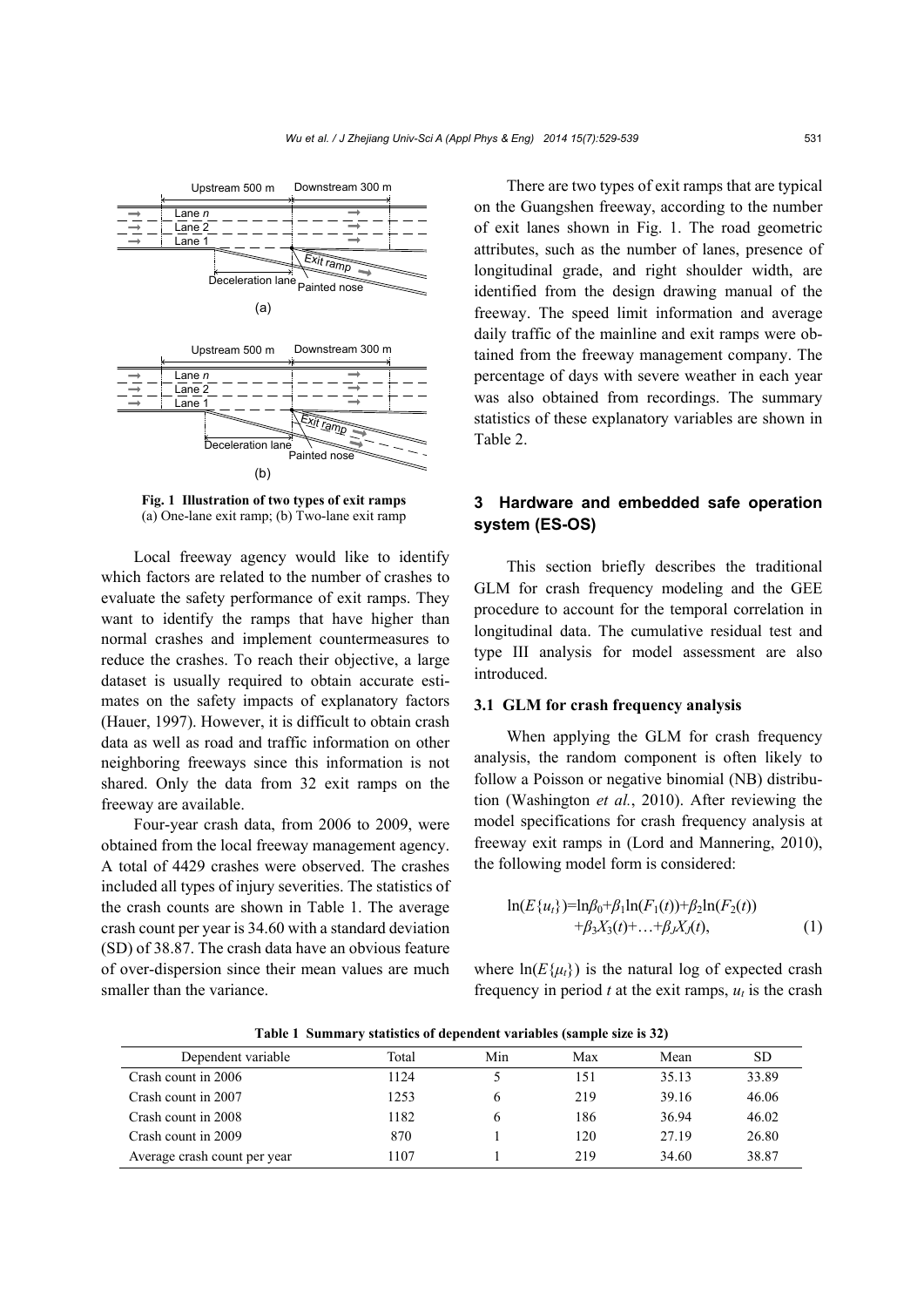| Variable                                                             | Min  | Max            | Mean  | <b>SD</b> | Frequency      |
|----------------------------------------------------------------------|------|----------------|-------|-----------|----------------|
| Number of lanes on mainline                                          | 3    | 4              | 3.06  | 0.35      | 128            |
| Number of lanes on exit ramp                                         |      | $\overline{2}$ | 1.94  | 0.24      | 128            |
| Length of deceleration lane (km)                                     | 0.07 | 0.51           | 0.29  | 0.11      | 128            |
| $AADT^*$ on exit ramp (in hundreds)                                  | 28   | 1127           | 243   | 195       | 128            |
| AADT on mainline (in hundreds)                                       | 702  | 2831           | 1521  | 404       | 128            |
| Difference of speed limits between<br>mainline and exit ramps (km/h) | 40   | 80             | 60.63 | 7.91      | 128            |
| Right shoulder width (m)                                             | 1.03 | 3.84           | 2.90  | 0.76      | 128            |
| Bad weather ratio                                                    | 0.12 | 0.17           | 0.14  | 0.36      | 128            |
| Lane balanced                                                        |      |                |       |           | 128            |
| 0 (balanced)                                                         |      |                |       |           | 124 (96.88%)** |
| 1 (unbalanced)                                                       |      |                |       |           | $4(3.12\%)$    |
| Grade                                                                |      |                |       |           | 128            |
| $0$ (no grade)                                                       |      |                |       |           | 104 (81.25%)   |
| $1$ (up/down grade)                                                  |      |                |       |           | 24 (18.75%)    |
| Land use                                                             |      |                |       |           | 128            |
| $0$ (rural)                                                          |      |                |       |           | 100(78.12%)    |
| $1$ (urban)                                                          |      |                |       |           | 28 (21.88%)    |

**Table 2 Summary statistics of explanatory variables** 

\* AADT: annual average daily traffic; \*\* the values in brackets are percentages of samples

frequency in period *t*,  $F_1(t)$  and  $F_2(t)$  are annual average daily traffic (AADT) on the mainline and ramps in period  $t$ , respectively,  $X_i(t)$  is the *j*th explanatory variable in period *t*, and  $\beta$ <sup>*j*</sup> is the *j*th coefficient to be estimated  $(j=0, 1, ..., J)$ , *J* is the number of coefficient of variables. The average crash frequency per year across the four years was used in the GLM when *t* was set to 1 year. To enlarge the sample size, the crash frequency data could be disaggregated by a small time interval, which is one year at each ramp. Thus, the model based on yearly aggregated data is determined when *t* was set to 4 year.

#### **3.2 GLM with GEE procedure**

In the model based on yearly disaggregated data in Eq. (1), the crash frequency in a year could be correlated with others. The GEE is an extension of the GLM for estimating the temporally correlated data. Using the link function shown in Eq. (1), the coefficients *β* are estimated by (Lord and Persaud, 2000)

$$
\sum_{i=1}^{I} \boldsymbol{D}_{i}^{\mathrm{T}} \boldsymbol{V}_{i}^{-1} (\boldsymbol{Y}_{i} - \boldsymbol{u}_{i}) = 0, \ \boldsymbol{D}_{i} = \frac{\partial \boldsymbol{u}_{i}}{\partial \boldsymbol{\beta}}, \tag{2}
$$

where  $D_i$  is the  $J \times T$  matrix of partial derivatives of the mean with respect to the regression parameters, *T* is the number of years,  $u_i$  is the predicted crash count at

the *i*th ramp, *I* is the number of ramp, *i* indicates the *i*th ramp, *Yi* is the observed crash frequency at the *i*th ramp, and  $V_i$  is the covariance matrix defined as

$$
V_i = A_i^{1/2} R_i(\lambda) A_i^{1/2}, \qquad (3)
$$

where  $A_i$  is a  $T \times T$  diagonal matrix with  $V(\mu_{ii})$  as the *t*th diagonal element,  $\mathbf{R}_i(\lambda)$  is the  $T \times T$  matrix presenting the temporal correlation in repeated observations, and *λ* is the type of correlation with  $λ = [λ₁, λ₂, …, λₙ-₁]$  and *λi*=cor(*Yt*, *Yk*) for *t*, *k*=1, 2, …, *n*−1, *t*≠*k*.

To solve the model with GEE correctly, every element of the correlation matrix  $\mathbf{R}_i$  has to be known. However, in many instances, it is not possible to know the proper correlation type for the crash counts per year. To overcome this drawback, Liang and Zeger (1986) proposed a "working" matrix as the correlation matrix to estimate the coefficients. The commonly used correlation structure in the GEE procedure is briefly described as follows:

1. Independent: the independent correlation structure assumes that repeated observations (crash counts in different years) for an exit ramp are independent. In this case, the GEE estimates are the same as the regular GLM in the coefficients but different in the standard errors (SEs).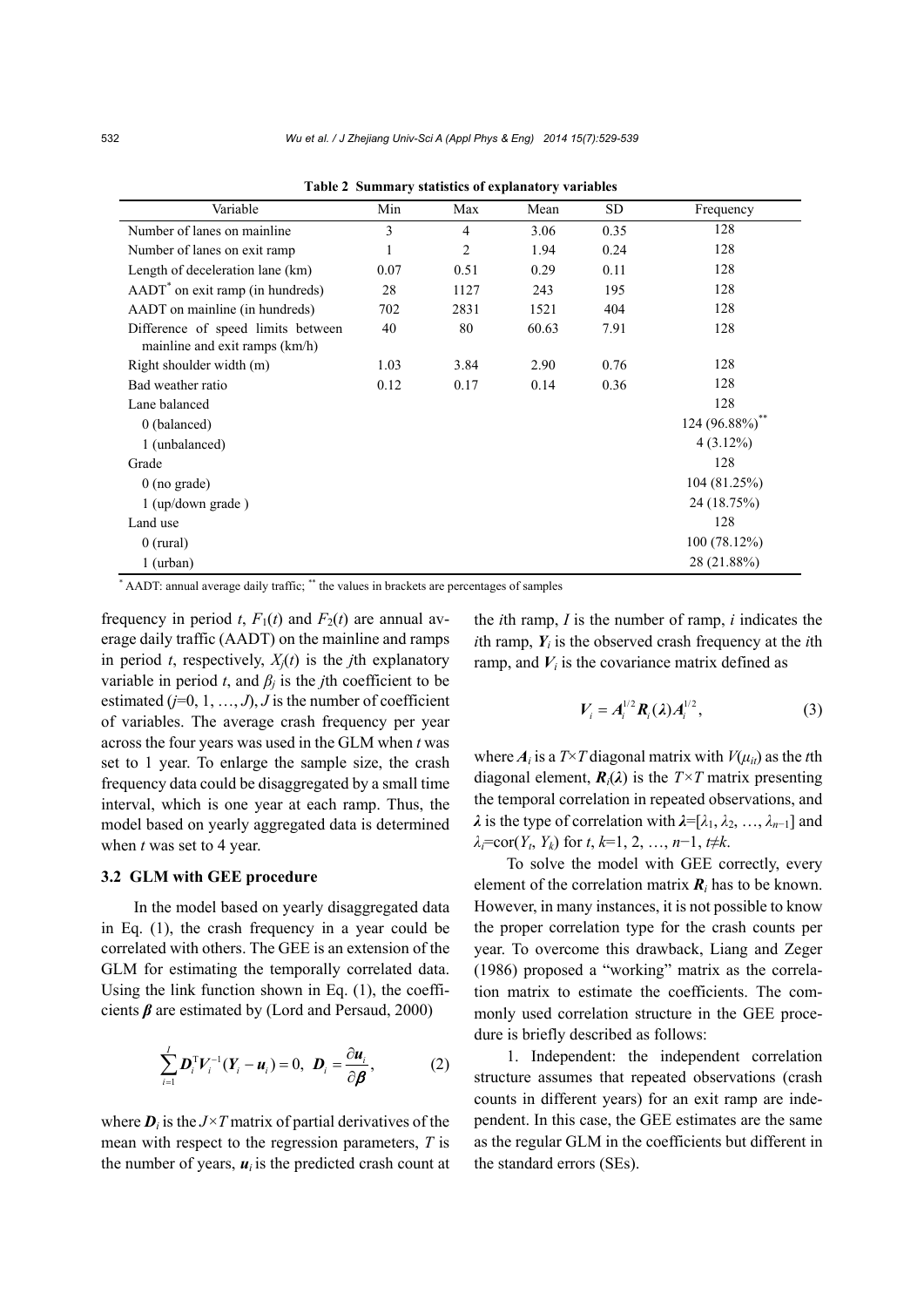2. Exchangeable: the exchangeable working correlation assumes constant correlations between any two observations within an exit ramp.

3. Autoregressive: the autoregressive correlation structure weighs the correlation between two observations by their separated time-gap (order of measure). As the gap distance increases, the correlation decreases.

4. Unstructured: the unstructured correlation structure assumes a different correlation between any two observations taken at the same location.

#### **3.3 Model assessment**

Traditional goodness-of-fit tests for basic GLM are not valid for the GLM with GEE procedure (Wang and Abdel-Aty, 2006). The cumulative residual tests are conducted to graphically and numerically examine how well the link function fits the dataset. The cumulative residual method has an advantage of being independent on the number of observations as are many other traditional statistical procedures (Hauer, 2004; Wang and Abdel-Aty, 2006; 2008). If the model is correct, the residuals should be centered at zero and the plot of the residuals against any coordinate should exhibit no systematic tendency. The maximum absolute value of the observed cumulative sum and the *P*-value for a Kolmogorov-type supremum test are calculated. A small maximum absolute value and a large *P-*value indicate a better model performance.

The type III analysis has been used to identify a variable's relative significance (Wang and Abdel-Aty, 2006; 2008). The type III  $\chi^2$  value for a particular variable is the difference between the generalized score statistic or likelihood ratio statistic for the model with all the variables included and that with this variable excluded. A small *P*-value indicates that the effect of this variable is highly significant.

#### **4 Results**

The crash data in this study are shown to be over-dispersed so that the GLM with a NB distribution in the random component is considered to fit the data. Two traditional GLMs based on yearly aggregated and disaggregated crash data are evaluated and a GLM with GEE procedure is fitted. The model estimates are compared and the results are discussed.

#### **4.1 GLM model estimates**

Two GLMs are estimated in this section: the first model (GLM 1) uses the average crash count per year across the four years as the dependent variable; and the second model (GLM 2) uses the crash count in each year. The GLMs take the model forms in Eq. (1) and the explanatory variables are carefully selected to determine the final model specifications. The estimates of the two GLMs are shown in Table 3. Only the variables that are significant in at least one model are included.

| The case commitment repairs of Omilia |                        |           |            |                  |           |            |  |  |
|---------------------------------------|------------------------|-----------|------------|------------------|-----------|------------|--|--|
| Variable                              |                        | GLM 1     |            | GLM <sub>2</sub> |           |            |  |  |
|                                       | Coefficient            | <b>SE</b> | $P$ -value | Coefficient      | <b>SE</b> | $P$ -value |  |  |
| Intercept                             | 0.888                  | 0.345     | 0.010      | $-1.992$         | 1.271     | 0.117      |  |  |
| Grade                                 | 0.142                  | 0.125     | 0.259      | 0.323            | 0.144     | 0.025      |  |  |
| Logarithm of AADT on mainline         | 0.207                  | 0.188     | 0.269      | 0.520            | 0.165     | 0.002      |  |  |
| Logarithm of AADT on ramp             | $-0.099$               | 0.074     | 0.182      | 0.244            | 0.073     | 0.001      |  |  |
| Bad weather ratio                     | 4.007                  | 1.102     | < 0.0001   | 3.078            | 0.456     | < 0.0001   |  |  |
| Right shoulder width                  | $-4.603$               | 2.788     | 0.099      | $-0.112$         | 0.062     | 0.073      |  |  |
| Summary statistics                    |                        |           |            |                  |           |            |  |  |
| Level of dispersion, $\alpha$         | 0.1905<br>0.051        |           |            |                  |           |            |  |  |
| Deviance/degrees of freedom           | 7.5376<br>1.0834       |           |            |                  |           |            |  |  |
| Pearson $\chi^2$ /degrees of freedom  | 1.0026<br>7.8978       |           |            |                  |           |            |  |  |
| Akaike information criterion          | 1565.4303<br>1003.3095 |           |            |                  |           |            |  |  |
| Bayesian information criterion        |                        | 1582.5425 |            |                  | 1023.2737 |            |  |  |

**Table 3 Model estimating results of GLMs**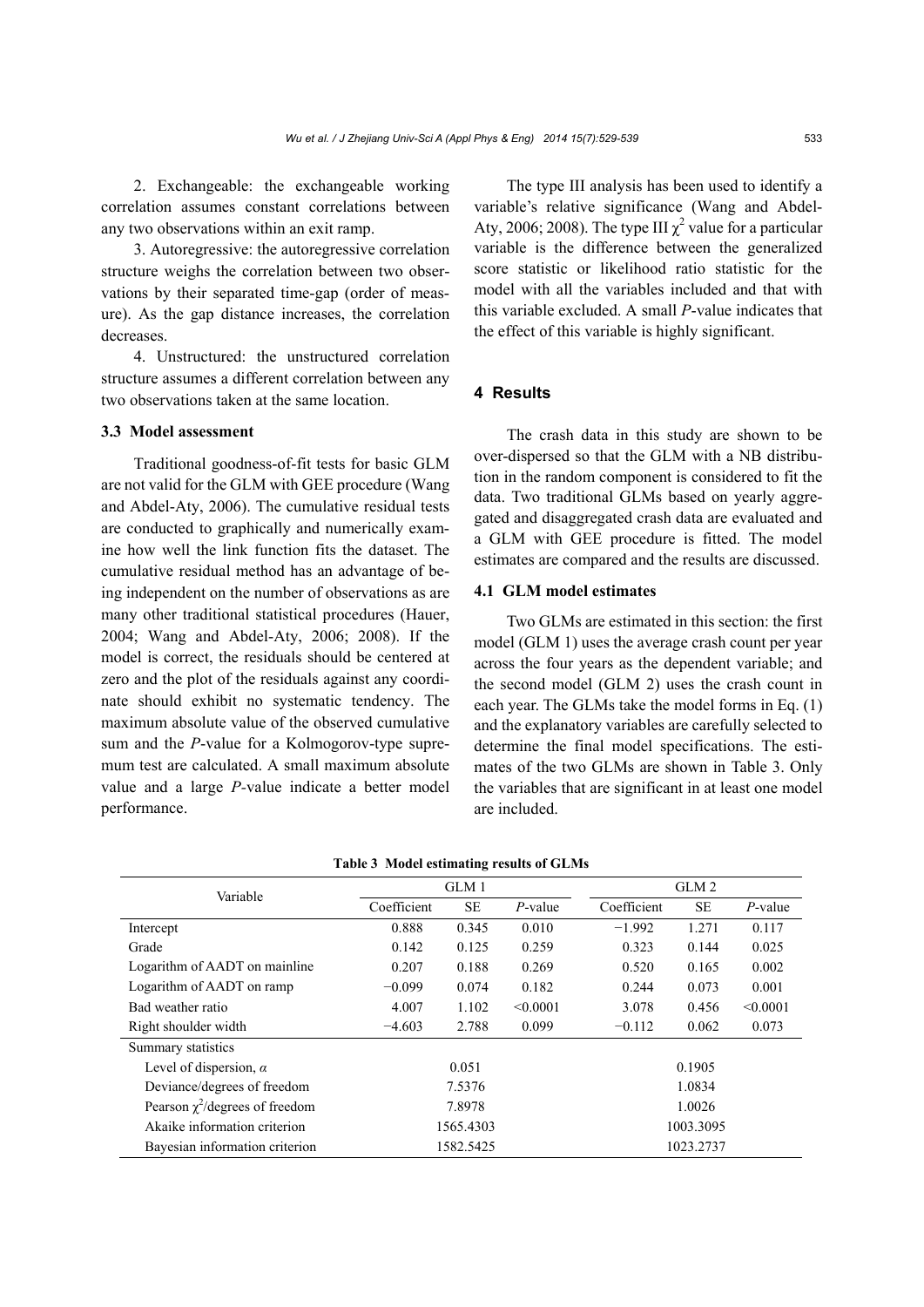In the GLM 2, five variables are significantly related to the crash count per year at a 90% confidence level. These variables include the AADT on mainline, AADT on exit ramp, presence of grade, bad weather ratio, and right shoulder width. However, in the GLM 1, only two variables, the bad weather ratio and right shoulder width, are estimated to be significant at a 90% confidence level. The other variables such as AADTs on mainline and ramp are not statistically significant, which is contrary to the intuition. The performance of the GLM 1 would attribute to the impact of a small sample size in the dataset. This is supported by the fact that the GLM 2 has a better statistical fitness than the GLM 1 as shown in Table 3. These results show how the small sample size issue impacts the model estimates and leads to poor model performances.

Traditional GLMs assume that the response variable (crash count in this study) is independent of each other, which may not be true for the longitudinal data with repeated observations over time at each location. Crashes in different years could be intercorrelated due to the unobserved or unconsidered effects of factors associated with a specific exit ramp that did not change over the years. Fig. 2 shows that the correlation exists between crashes of different years. The traditional GLM with yearly disaggregated data developed above did not account for the temporal correlation in the dataset and could result in biased model estimates.

#### **4.2 Model estimates with GEE**

The GLM model with GEE procedure is fitted using the yearly disaggregated data to account for the temporal correlation. Four types of correlation structure, which are the independent, exchangeable, autoregressive, and unstructured structure, are explored in the GEE procedure. The estimating results of these models are shown in Table 4. It can be identified that the coefficients and SEs for explanatory variables are consistent between models with different correlation structures. It indicates that the GEE approach has a robust performance and that the estimates would be correct even when the covariance matrix is specified incorrectly (Lord and Persaud, 2000). Though the estimates are similar, the four models produce unequal estimating results, which shows the impacts of different correlation structures in the GEE procedure.

The estimated correlation matrix with a dimension of four for each type of correlation structure is shown in Table 5. The assessments of models with different correlation structures are performed using



**Fig. 2 Correlation of crash counts between years**

| Table + <i>model</i> estimates of GERT with GEE procedure |             |                |             |              |             |                |             |              |  |
|-----------------------------------------------------------|-------------|----------------|-------------|--------------|-------------|----------------|-------------|--------------|--|
| Variable                                                  |             | Independent    |             | Exchangeable |             | Autoregressive |             | Unstructured |  |
|                                                           | Coefficient | <b>SE</b>      | Coefficient | <b>SE</b>    | Coefficient | <b>SE</b>      | Coefficient | <b>SE</b>    |  |
| Intercept                                                 | $-1.992$    | 2.000          | $-1.667$    | 2.259        | $-1.526$    | 2.236          | $-1.862$    | 2.309        |  |
| Grade                                                     | 0.323       | 0.189          | 0.377       | 0.207        | 0.402       | 0.209          | 0.445       | 0.182        |  |
| Logarithm of AADT on mainline                             | 0.520       | 0.229          | 0.470       | 0.251        | 0.465       | 0.252          | 0.530       | 0.250        |  |
| Logarithm of AADT on ramp                                 | 0.244       | 0.103          | 0.266       | 0.110        | 0.220       | 0.108          | 0.181       | 0.118        |  |
| Bad weather ratio                                         | 3.078       | 0.496          | 2.795       | 0.435        | 2.863       | 0.457          | 2.982       | 0.423        |  |
| Right shoulder width                                      | $-0.112$    | 0.072          | $-0.116$    | 0.078        | $-0.098$    | 0.076          | $-0.103$    | 0.080        |  |
| Summary statistics                                        |             |                |             |              |             |                |             |              |  |
| Cluster size                                              | 4           |                | 4           |              | 4           |                | 4           |              |  |
| Maximum absolute value                                    | 23.15       |                | 22.24       |              | 44.46       |                | 59.63       |              |  |
| $P$ -value                                                |             | 0.470<br>0.618 |             | 0.092        |             | 0.026          |             |              |  |

|  |  |  |  |  |  | Table 4 Model estimates of GLM with GEE procedure |
|--|--|--|--|--|--|---------------------------------------------------|
|--|--|--|--|--|--|---------------------------------------------------|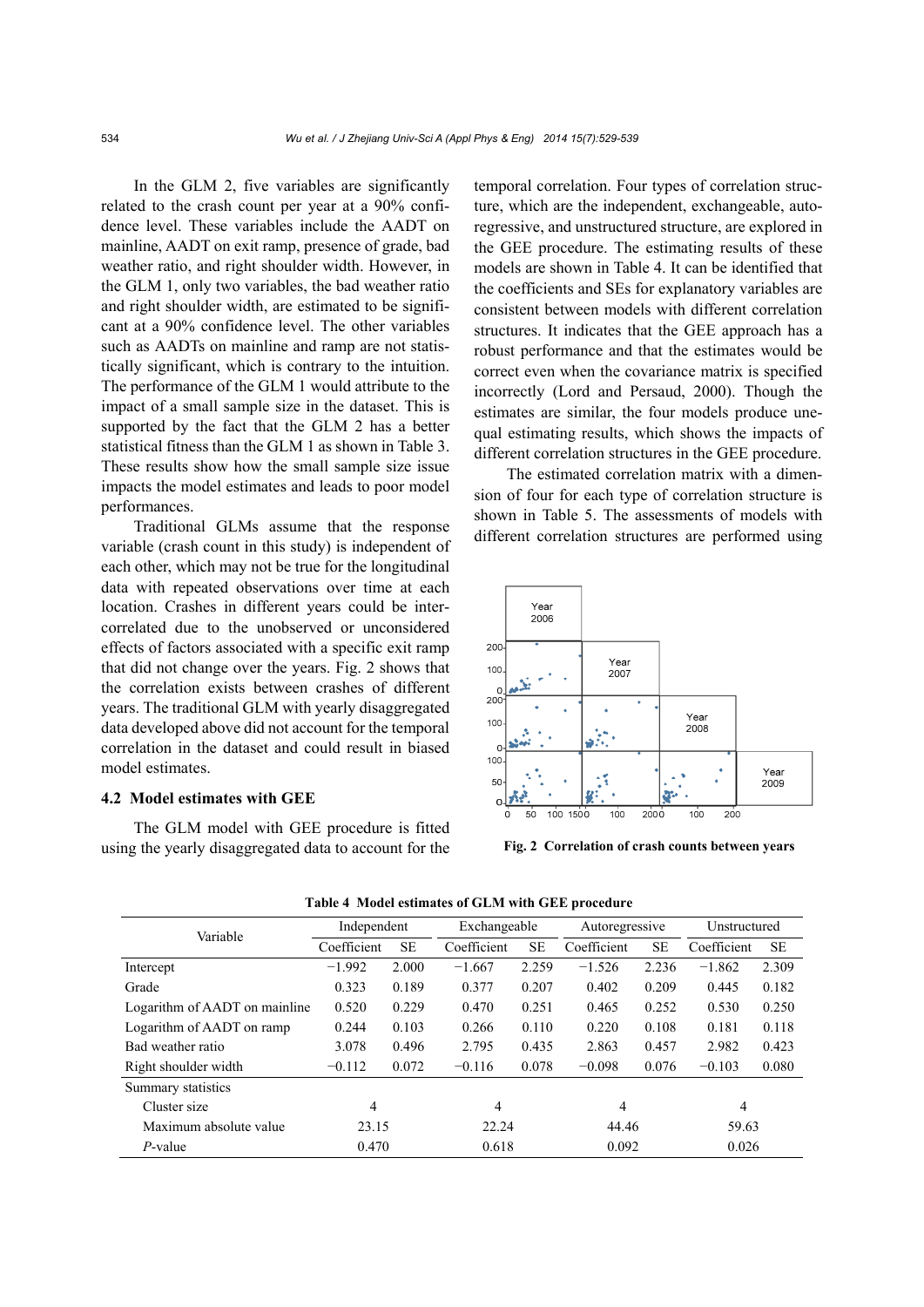the cumulative residual test, and the results are shown in Fig. 3. The observed cumulative residuals for working correlation structures are represented by the heavy lines, and the simulated curves are represented by the light lines. The residuals for the GEE with exchangeable correlation structures are centered at zero and the plot of the residuals against any coordinate exhibits no systematic tendency. Also as shown in Table 4, the GEE with exchangeable structure has the smallest maximum absolute value and the largest *P*-value among all the structures. These assessments indicate that the exchangeable structure in the GEE is fairly appropriate to fit the inherent feature of data in this study.

| Correlation structure | Year | 2006  | 2007     | 2008     | 2009  |
|-----------------------|------|-------|----------|----------|-------|
| Independent           | 2006 | 1.000 |          |          |       |
|                       | 2007 | 0.000 | 1.000    |          |       |
|                       | 2008 | 0.000 | 0.000    | 1.000    |       |
|                       | 2009 | 0.000 | 0.000    | 0.000    | 1.000 |
| Exchangeable          | 2006 | 1.000 |          |          |       |
|                       | 2007 | 0.271 | 1.000    |          |       |
|                       | 2008 | 0.271 | 0.271    | 1.000    |       |
|                       | 2009 | 0.271 | 0.271    | 0.271    | 1.000 |
| Autoregressive        | 2006 | 1.000 |          |          |       |
|                       | 2007 | 0.338 | 1.000    |          |       |
|                       | 2008 | 0.114 | 0.338    | 1.000    |       |
|                       | 2009 | 0.039 | 0.114    | 0.338    | 1.000 |
| Unstructured          | 2006 | 1.000 |          |          |       |
|                       | 2007 | 0.717 | 1.000    |          |       |
|                       | 2008 | 0.455 | 0.614    | 1.000    |       |
|                       | 2009 | 0.151 | $-0.088$ | $-0.016$ | 1.000 |

| Table 5 Estimated working correlation structures |  |  |  |
|--------------------------------------------------|--|--|--|
|--------------------------------------------------|--|--|--|



**Fig. 3 Model assessments for GEEs with different correlation structures**  (a) Independent; (b) Exchangeable; (c) Autoregressive; (d) Unstructured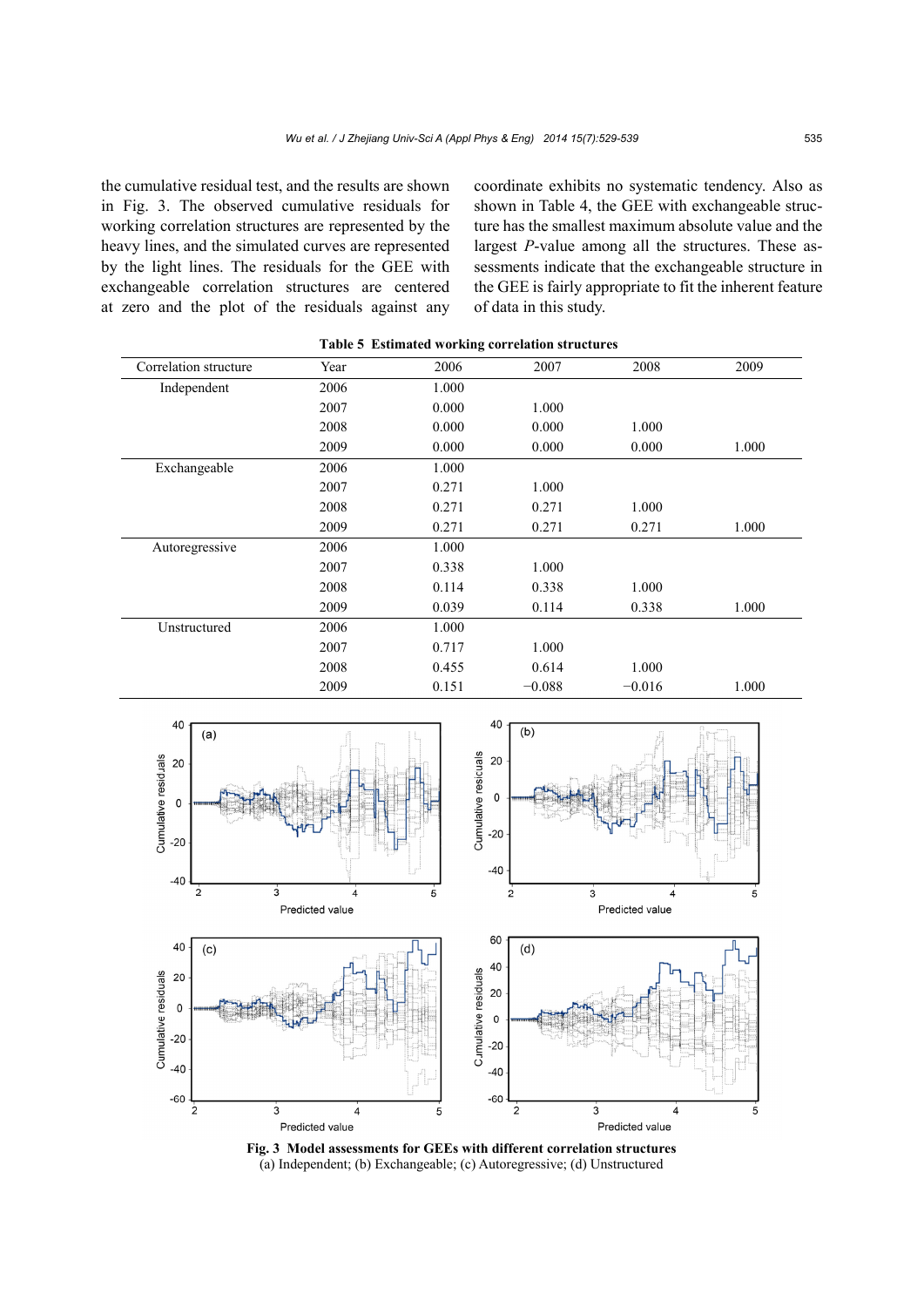The exchangeable structure assumes that the correlations between multiple observations are constant. As shown in Table 5, the correlation between two successive observations is 0.271, indicating that there is a significant temporal correlation between crash counts at an exit ramp in different years. The relatively high correlation should not be neglected during the crash modeling procedure. In some previous studies, the autoregressive structure in GEE was found to have the best goodness-of-fit since it assumed that the correlation between observations would decrease as the time-gap increases (Wang and Abdel-Aty, 2006). The different findings on the performance of correlation structure between this study and previous ones would be explained by the different characteristics of crash data that have been used. In this study, it is identified that the exchangeable correlation structure is more consistent than the correlation plots shown in Fig. 2.

In sum, with the results obtained above, it is reasonable to conclude that: (1) there is obvious temporal correlation in the crash data with yearly disaggregated observations; (2) the exchangeable working correlation structure is the most fitted one in the GEE procedure for analyzing the four-year frame data in this study.

#### **4.3 Comparison between models**

A comparison on the coefficient and SE of each variable between the GLM 2 and the GLM with GEE shows that though the coefficients are shown to be similar in the two models, the SEs in the GLM with GEE are obviously larger than those in the traditional GLM 2. This result suggests that the temporal correlation contributes to a large amount of SEs for explanatory variables. The increase of SE would decrease the significant level of a variable. In other words, some factors may become insignificant after considering the temporal correlation in the data.

Recall that the temporal correlation in the crash data is generally generated by the unobserved or unconsidered effects of factors that do not change over years on an exit ramp. If the temporal correlation is not properly considered in the modeling procedure, the variation of crash counts could be incorrectly attributable to the variation of observed variables, other than these unobserved effects. In the traditional GLM, the estimated effects of explanatory variables potentially contain some effects of unobserved factors. In this situation, the inferences on the impacts of contributing variables on crashes could still be biased and misleading.

The type III analyses are performed to examine the relative significance of explanatory variables. As shown in Table 6, the type III  $\chi^2$  values in the GLM with GEE are generally smaller than that in the GLM 2 and the *P*-values for variables are larger in the GLM with GEE. It indicates that the traditional GLM without accounting for the temporal correlation would overestimate the significance of predicting factors, which is consistent with previous studies (Lord and Persaud, 2000; Wang and Abdel-Aty, 2006; 2008).

As shown in Table 6, the right shoulder width is estimated to be significantly related to crash counts at a 90% confidence level in the GLM 2. However, after considering the temporal correlation in the GLM with GEE, this variable becomes insignificant at the same confidence level. Though more crashes are reported at exit ramps with narrower right shoulders, the large number of crashes would be due to some effects of unobserved factors such as poor pavement or unsafe geometric designs (which are reflected in the temporal correlation) other than the effect of the right shoulder width. If the shoulder width was incorrectly considered to predict the normal safety level for exit ramps, some true hotspots with higher-than-normal crashes could not be identified correctly. Considering

| Variable                      | GLM <sub>2</sub>  |            | GLM with GEE (exchangeable) |            |  |
|-------------------------------|-------------------|------------|-----------------------------|------------|--|
|                               | Type III $\chi^2$ | $P$ -value | Type III $\chi^2$           | $P$ -value |  |
| Curve                         | 4.97              | 0.0258     | 2.93                        | 0.0868     |  |
| Logarithm of AADT on mainline | 9.44              | 0.0021     | 3.04                        | 0.0814     |  |
| Logarithm of AADT on ramp     | 10.30             | 0.0013     | 5.91                        | 0.0151     |  |
| Bad weather ratio             | 40.41             | < 0.0001   | 10.39                       | 0.0013     |  |
| Right shoulder width          | 3.22              | 0.0726     | 1.99                        | 0.1579     |  |

#### **Table 6 Type III analyses for different models**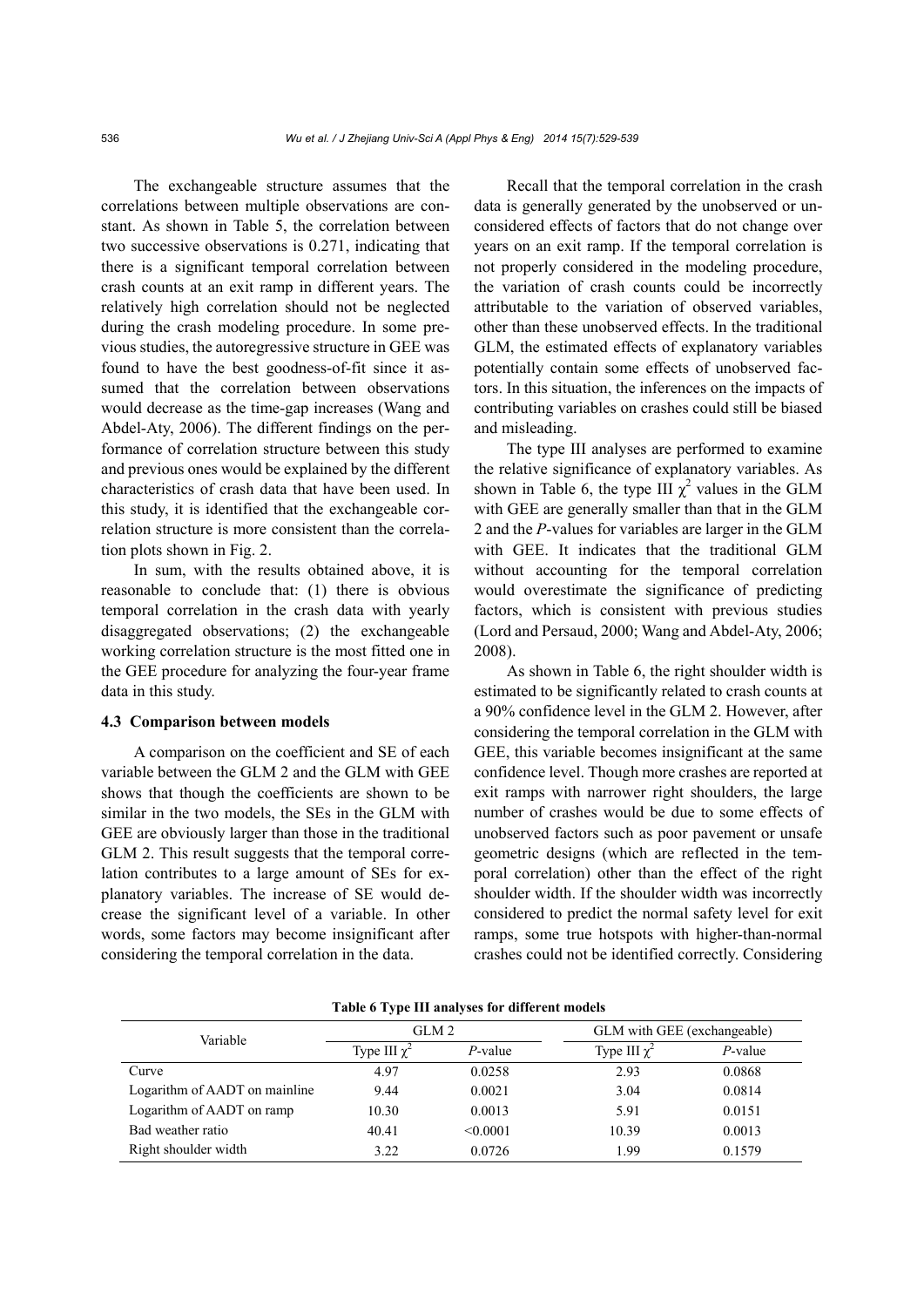the temporal correlation using the GEE procedure could result in more accurate inferences. It could help safety researchers or agencies make correct decisions to implement countermeasures on dangerous ramps.

### **4.4 Interpretation of coefficients**

The AADTs on mainline and ramps are estimated to be positively related to crash counts at exit ramps. The increase of traffic volume results in an increase of traffic crashes. The coefficient for AADT on ramp is larger than that for AADT on mainline suggesting that a unit increase in traffic volume on an exit ramp could generate more crashes as compared to that on a mainline. The presence of grade will increase the crash counts since the estimated coefficient for the variable is positive. More crashes are likely to occur under bad weather conditions.

Several insignificant explanatory variables were reported to be significant predictors in some studies. For example, the length of the deceleration lane and the length of the exit ramp have been identified to be significantly related to crash counts at freeway exit ramp areas (Chen *et al.*, 2009; 2011; Liu *et al.*, 2010). It could be difficult to tell if the insignificances of these variables in this study reflect the actual situation on the freeways in China or are generated due to the limitation of sample size used for model development. These variables at a ramp do not vary over years so that the disaggregation of data per year could not improve the estimates for these variables. Data with larger sample size are always desirable to obtain more accurate estimates on the relationships between these variables and crash counts.

### **5 Conclusions and discussion**

This study evaluated the application of the GEE to account for the temporal correlation in the crash frequency data. Using four-year crash data at exit ramps on the Guangshen freeway, China, the GLM with GEE was estimated based on yearly disaggregated crash data. For comparison purposes, traditional GLMs were also estimated based on the same dataset.

The results showed that there were significant temporal correlations in the yearly disaggregated crash data used in this study. The GEE procedure captured the correlation among crash counts in different years. The exchangeable correlation structure fitted the data properly. A comparison between the GLM and the GLM with GEE showed that the traditional GLM could underestimate the SEs of explanatory variables and make incorrect inferences on the significance of the variables. The GLM with GEE captured the features of temporal correlation in the data and led to more accurate estimates on the impacts of predictors. In the modeling results, the right shoulder width was identified to be a significant factor in the traditional GLM, but became insignificant after accounting for the temporal correlation in the GLM with GEE. Other contributing factors on crashes at freeway exit ramps included the AADT on mainline, AADT on ramps, presence of grade, and bad weather ratio.

The findings of this study suggest that the GEE is an appropriate approach for modeling crash frequency data with temporal correlation. This approach makes it relatively easy to develop proper and accurate crash prediction models even if the type of temporal correlation is unknown. The GEE procedure also has an advantage that many statistical software packages already have a built-in GEE functionality.

Even though this study showed that using disaggregated crash data results in better model predictions than using aggregated crash data, such a conclusion does not hold true in many situations. This study simply showed that the models with enlarged sample size (by extending data to more than one year) perform better than the models with small sample size. However, it does not mean that the models based on monthly or weekly crash data will definitely outperform those with yearly crash data, because the predicted values of the models are rather different. Detailed experiments and modeling are required to compare the performances of different models based on different temporal segmentations of crash data. Besides, it should be explained that extending the crash data to smaller aggregation intervals may lead to an increase in the number of sections with zero counts, leading possibly to the need for zero-inflated models, since excessive zero counts do not fit the regular Poisson or negative binomial models.

The observations from the same year may be correlated due to unobserved within-year effects, which are termed as the spatial correlation. Though the GEE procedure can successfully account for the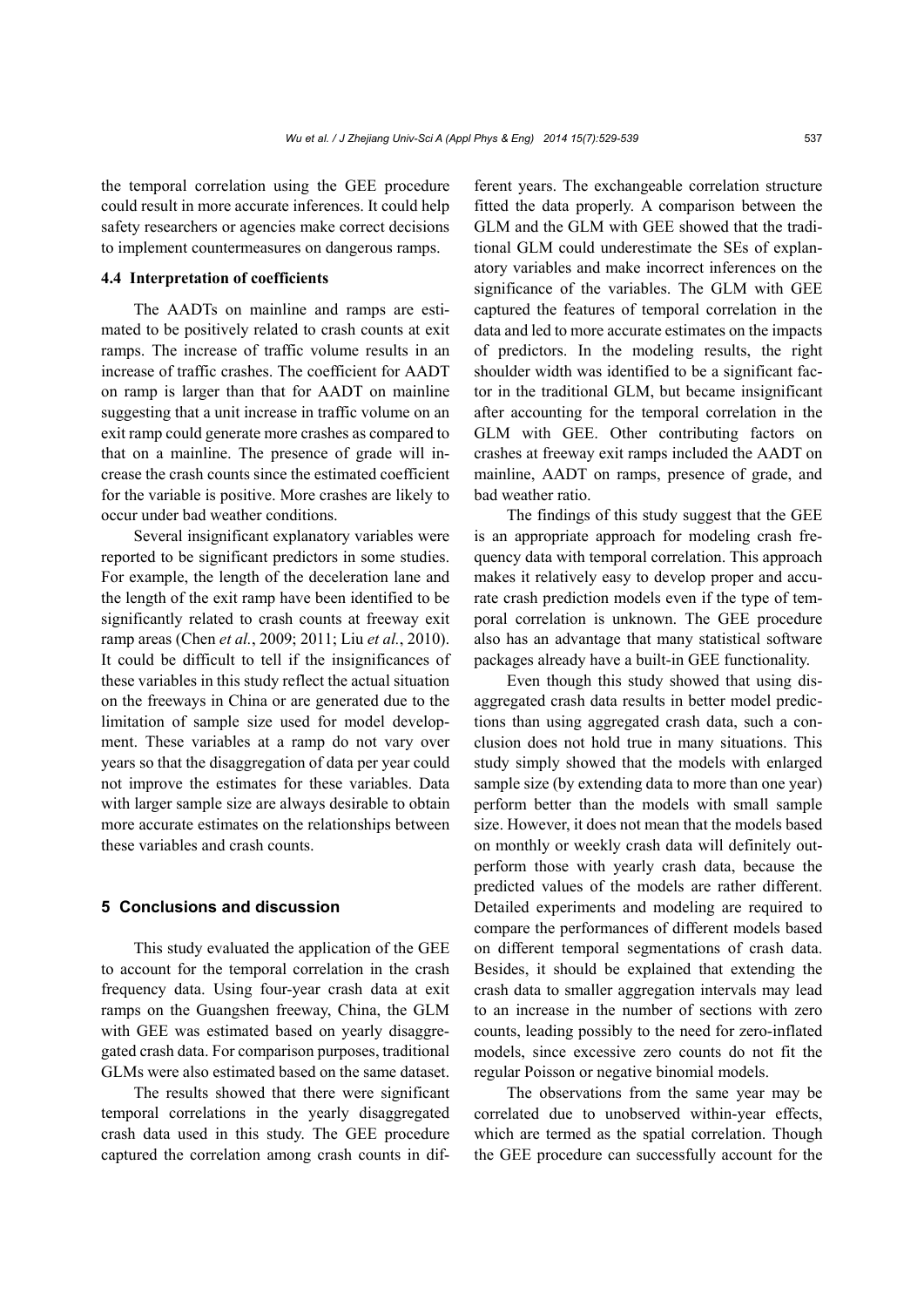temporal correlation in the crash frequency data, it cannot address the spatial correlation that could also exist in the crash data. Recently, researchers have proposed more sophisticated models which can account for the spatial correlation across locations, such as the random-effects model (Shankar *et al.*, 1998; Miaou and Lord, 2003; Quddus, 2008) and the hierarchica/multilevel model (Jones and Jørgensen, 2003; Kim *et al.*, 2007). Considering the spatial correlation in the modeling procedure could improve the model predictions. The authors recommend that future studies could focus on these issues.

#### **References**

- Bared, J., Giering, G.L., Warren, D.L., 1999. Safety evaluation of acceleration and deceleration lane lengths. *Institute of Transportation Engineers Journal*, **69**(5):50-54.
- Bauer, K.M., Harwood, D.W., 1998. Statistical Models of Accidents on Interchange Ramps and Speed-change Lanes. National Technical Information Service, Alexandria, USA, p.1-163.
- Chen, H., Liu, P., Lu, J.J., *et al*., 2009. Evaluating the safety impacts of the number and arrangement of lanes on freeway exit ramps. *Accident Analysis and Prevention*, **41**(3): 543-551. [doi:10.1016/j.aap.2009.01.016]
- Chen, H., Zhou, H., Zhao, J., *et al*., 2011. Safety performance evaluation of left-side off-ramps at freeway diverge areas. *Accident Analysis and Prevention*, **43**(3):605-612. [doi:10. 1016/j.aap.2010.08.019]
- El-Basyouny, K., Sayed, T., 2009. Collision prediction models using multivariate Poisson-lognormal regression. *Accident Analysis and Prevention*, **41**(4):820-828. [doi:10.1016/j. aap.2009.04.005]
- Hauer, E., 1997. Observational Before-after Studies in Road Safety: Estimating the Effect of Highway and Traffic Engineering Measures on Road Safety. Pergamon Press, Elsevier Science Ltd., Netherlands.
- Hauer, E., 2004. Statistical road safety modeling. *Transportation Research Record: Journal of the Transportation Research Board*, **1897**(1):81-87. [doi:10.3141/1897-11]
- Hu, G., Wen, M., Baker, T.D., *et al*., 2008. Road-traffic death in China, 1985-2005: threat and opportunity. *Injury Prevention*, **14**(2):129-130. [doi:10.1136/ip.2007.017822]
- Jin, S., Huang, Z., Tao, P., *et al*., 2011. Car-following theory of steady-state traffic flow using time-to-collision. *Journal of Zhejiang University-SCIENCE A (Applied Physics & Engineering)*, **12**(8):645-654. [doi:10.1631/jzus.A1000518]
- Jin, S., Wang, D., Ma, D., 2013. Using LBG quantization for particle-based collision detection algorithm. *Journal of Zhejiang University-SCIENCE A (Applied Physics & Engineering)*, **14**(4):231-243. [doi:10.1631/jzus.A1200218]
- Jones, A.P., Jørgensen, S.H., 2003. The use of multilevel models for the prediction of road accident outcomes. *Accident*

*Analysis and Prevention*, **35**(1):59-69. [doi:10.1016/ S0001-4575(01)00086-0]

- Kim, D.G., Lee, Y., Washington, S., *et al*., 2007. Modeling crash outcome probabilities at rural intersections: application of hierarchical binomial logistic models. *Accident Analysis and Prevention*, **39**(1):125-134. [doi:10.1016/j.aap.2006. 06.011]
- Li, Z., Liu, P., Wang, W., *et al*., 2012. Using support vector machine models for crash injury severity analysis. *Accident Analysis and Prevention*, **45**:478-486. [doi:10.1016/j. aap.2011.08.016]
- Li, Z., Chung, K., Cassidy, M., 2013. Collisions in freeway traffic: the influence of downstream queues and interim means to address it. *Transportation Research Record: Journal of the Transportation Research Board*, **2396**(1): 1-9. [doi:10.3141/2396-01]
- Li, Z., Ahn, S., Chung, K., *et al*., 2014. Surrogate safety measure for evaluating rear-end collision risk related to kinematic waves near freeway recurrent bottlenecks. *Accident Analysis & Prevention*, **64**:52-61. [doi:10.1016/j.aap. 2013.11.003]
- Liang, K.Y., Zeger, S.L., 1986. Longitudinal data analysis using generalized linear models. *Biometrika*, **73**(1):13-22. [doi:10.1093/biomet/73.1.13]
- Liu, P., Chen, H., Lu, J., *et al*., 2010. How arrangement of lanes on freeway mainlines and ramps affects safety of freeways with closely spaced entrance and exit ramps. *Journal of Transportation Engineering*, **136**(7):614-622. [doi:10. 1061/(ASCE)TE.1943-5436.0000127]
- Lord, D., Persaud, B.N., 2000. Accident prediction models with and without trend: application of the generalized estimating equations procedure. *Transportation Research Record: Journal of the Transportation Research Board*, **1717**(1): 102-108. [doi:10.3141/1717-13]
- Lord, D., Mannering, F., 2010. The statistical analysis of crash-frequency data: a review and assessment of methodological alternatives. *Transportation Research Part A: Policy and Practice*, **44**(5):291-305. [doi:10.1016/j.tra. 2010.02.001]
- Luoma, J., Sivak, M., 2012. Road-safety Management in Brazil, Russia, India, and China. University of Michigan Transportation Research Institute, Michigan, USA, UMTRI-2012-1.
- Ma, J.M., Kockelman, K.M., 2006. Bayesian multivariate Poisson regression for models of injury count, by severity. *Transportation Research Record: Journal of the Transportation Research Board*, **1950**(1):24-34. [doi:10.3141/ 1950-04]
- Ma, S., Li, Q., Zhou, M., *et al*., 2012. Road traffic injury in China: a review of national data sources. *Traffic Injury Prevention*, **13**(sup1):57-63. [doi:10.1080/15389588. 2011.633945]
- McCartt, A.T., Northrup, V.S., Retting, R.A., 2004. Types and characteristics of ramp-related motor vehicle crashes on urban interstate roadways in northern Virginia. *Journal of*